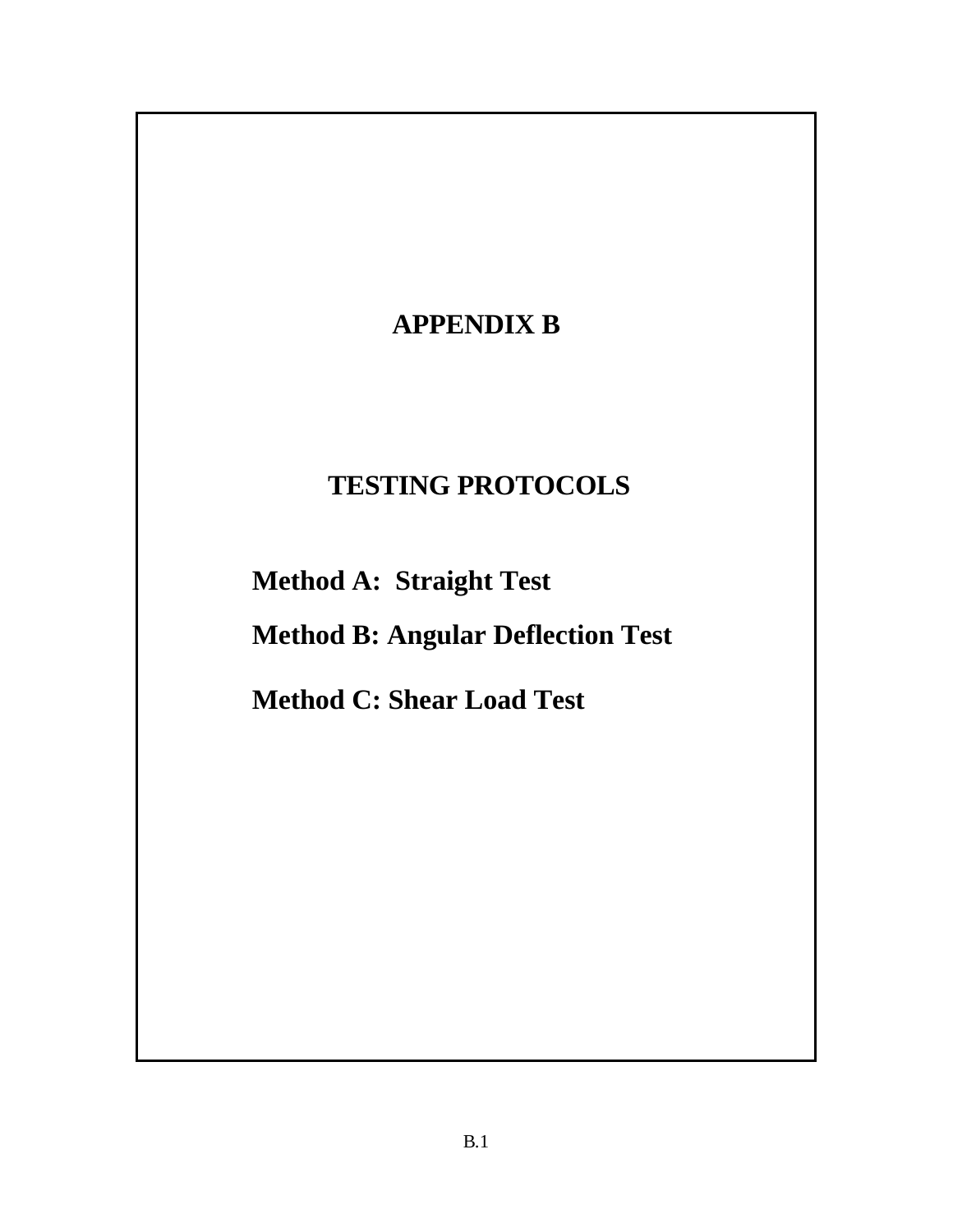# **METHOD A. STRAIGHT PIPE JOINT TEST**

In order to simulate the straight pipe-joint condition this model test (Fig. B1) is proposed using 30 in. diameter pipe. A composite watertight bladder was designed and used at the joint to apply the necessary water pressure for testing (Fig. B2). This bladder configuration was selected because of its flexibility. The neoprene was 3/16 in. thick with a durometer hardness of 60. The valves to bring the water and bleed the air are placed directly on the pipe (Fig. B1). Any preconditioning for the joint as recommend by the manufacturer will be done before the test. Water pressure to be applied to the joint will be applied up to 7 psi. The 7 psi pressure will simulate approximately 16-feet of water head on the pipe joint to be tested. Infiltration leakage is to be collected from the pipe interior and measured. Procedure for preparing the pipe joint is as follows:

- 1. The pipe manufacturer or a selected representative will assemble the jointed pipe on the test frame. The two pieces of pipe (3 ft. each) will have ¾ NPT pipe nipple male (approximately 6 in. from the centerline of pipe joint) attached for easy connection to water supply.
- 2. The watertight bladder will be assembled at the test site. Expected time to assemble the bladder is 48 hours, partly because the glue has to harden.
- 3. The bladder will be filled with water and then pressurized in stages. The pressure will be applied in steps of 1 psi. Pressures of 3, 4, 5 and 6 psi will be held for 5 minutes each and pressure of 7 psi will be held for 10 minutes.
- 4. Any leak at the joint will be measured accurate to 1 mL. A water absorbing sponge will be used to collect small quantities of water at the joint.

The pipe will be placed on a leveled platform for the test. Angularity between the two pipes will be recorded using a digital protractor.

## **(a) Measurements**

**(i) Testing Parameters:** Pressure and time used for pressure test will be noted. All pressures to be reported as gauge pressures.

**(ii) Leak Rate:** Joint will be subjected to hydrostatic pressure up to 7 psi. The leak rates will be determined at pressures 3, 4, 5 and 6 as mentioned above. Each pressure will be held for 5 minutes. 7 psi test will be for 10 minutes.

**(iii) Visual Inspection***:* After the test the pipe joint will be carefully inspected and any special features will be noted. If no failure is observed, the assembly may be used for the angular test at the option of the pipe manufacturer.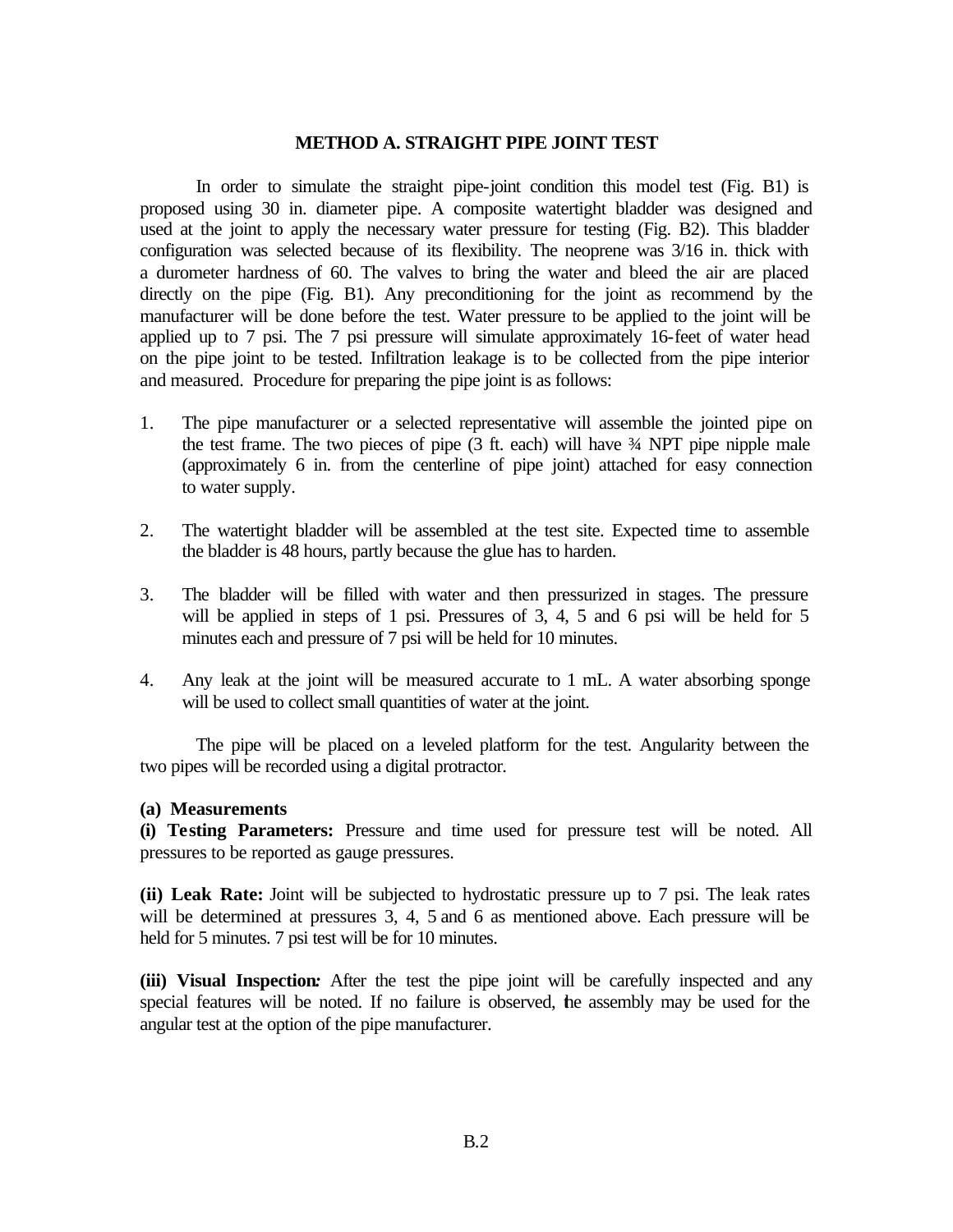

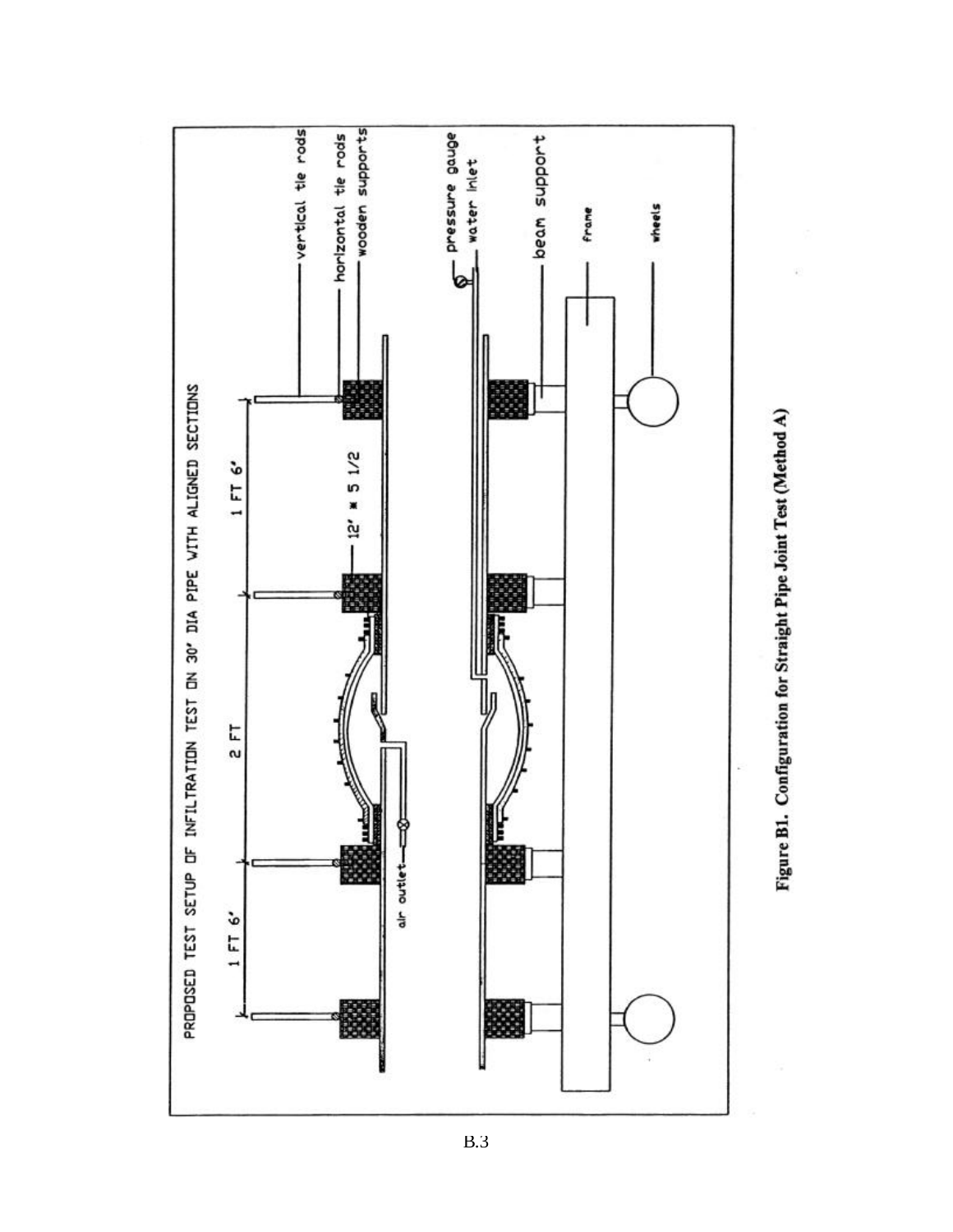

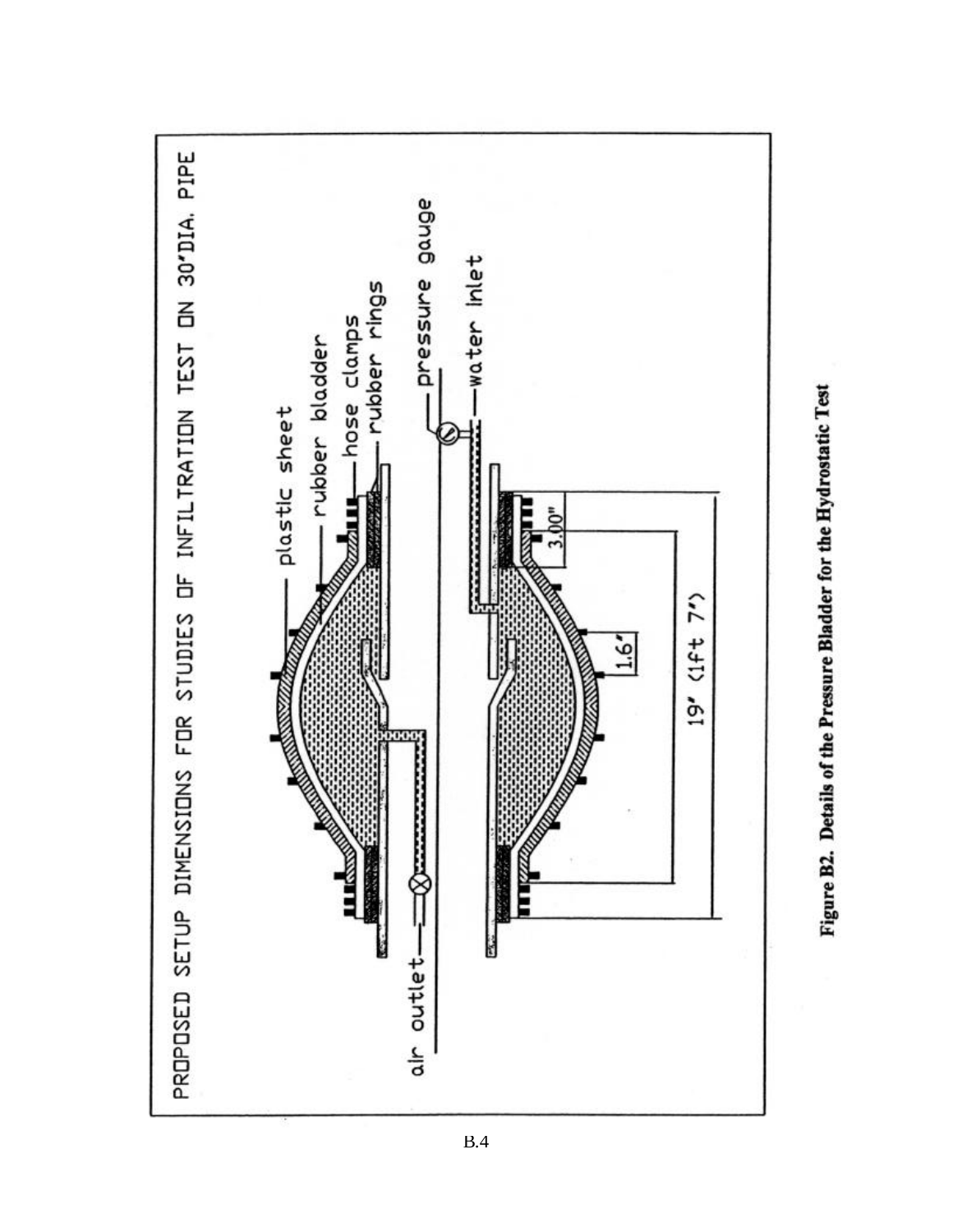## **METHOD B. ANGULAR DEFLECTION TEST**

In order to simulate the angularity at the pipe-joint condition this model test (Fig. B3) is proposed using 30 in. diameter pipe. A composite water tight bladder will used at the joint to apply the necessary water pressure during the rotation of the joint. This bladder configuration was selected because of its flexibility. The neoprene was 3/16 in. thick with a durometer hardness of 60. The valves to bring the water and bleed the air are placed directly on the pipe (Fig. B3). Any preconditioning for the joint as recommend by the manufacture will be done before the test. The procedure for preparing the pipe joint is as follows:

- 1. The pipe manufacturer or a selected representative will assemble the jointed pipe on the test frame. The two pieces of pipe (3 ft. each) will have ¾ NPT pipe nipple male (approximately 6 in. from the centerline of pipe joint) attached for easy connection to the water supply. (Note for some pipes, the nipple can be on the same pipe. Example PVC)
- 2. The watertight bladder will be assembled at the test site. Expected time to assemble the bladder is 48 hours, partly because the glue has to harden.
- 3. Pieces of pipes will be moved up carefully as shown in Fig.B3 and the angle of deflection will be measured at the joint. The joint will be tested at every 0.5-degree rotation. The rotation of the pipe will be measured using a digital protractor accurate to 0.1 degree. Maximum rotation for the test is 2 degrees or as specified by the pipe manufacturer.
- 4. The bladder will be filled with water and then pressurized in stages. The pressure will be applied in steps of 1 psi. Pressures of 3, 4, 5 and 6 psi will be held for 5 minutes each and pressure of 7 psi will be held for 10 minutes.
- 5. Any leak at the joint will be measured accurate to 1 mL. A water absorbing sponge will be used to collect small quantities of water at the joint.

The pipe will be placed on a leveled platform for the test. Angularity between the two pipes will be recorded using a digital protractor.

#### **(b) Measurements**

**(i) Testing Parameters:** Pressure and time used for pressure test will be noted. All pressures to be reported as gauge pressures.

**(ii) Leak Rate:** Joint will be subjected to hydrostatic pressure of 3, 4,5, 6 and 7 psi and the leak rate will be determined. Each pressure will be held as stated above.

**(iii) Visual Inspection***:* After the test the joint will be carefully inspected for any defects. If no failure is observed, the assembly may be used for the shear test at the option of the pipe manufacturer.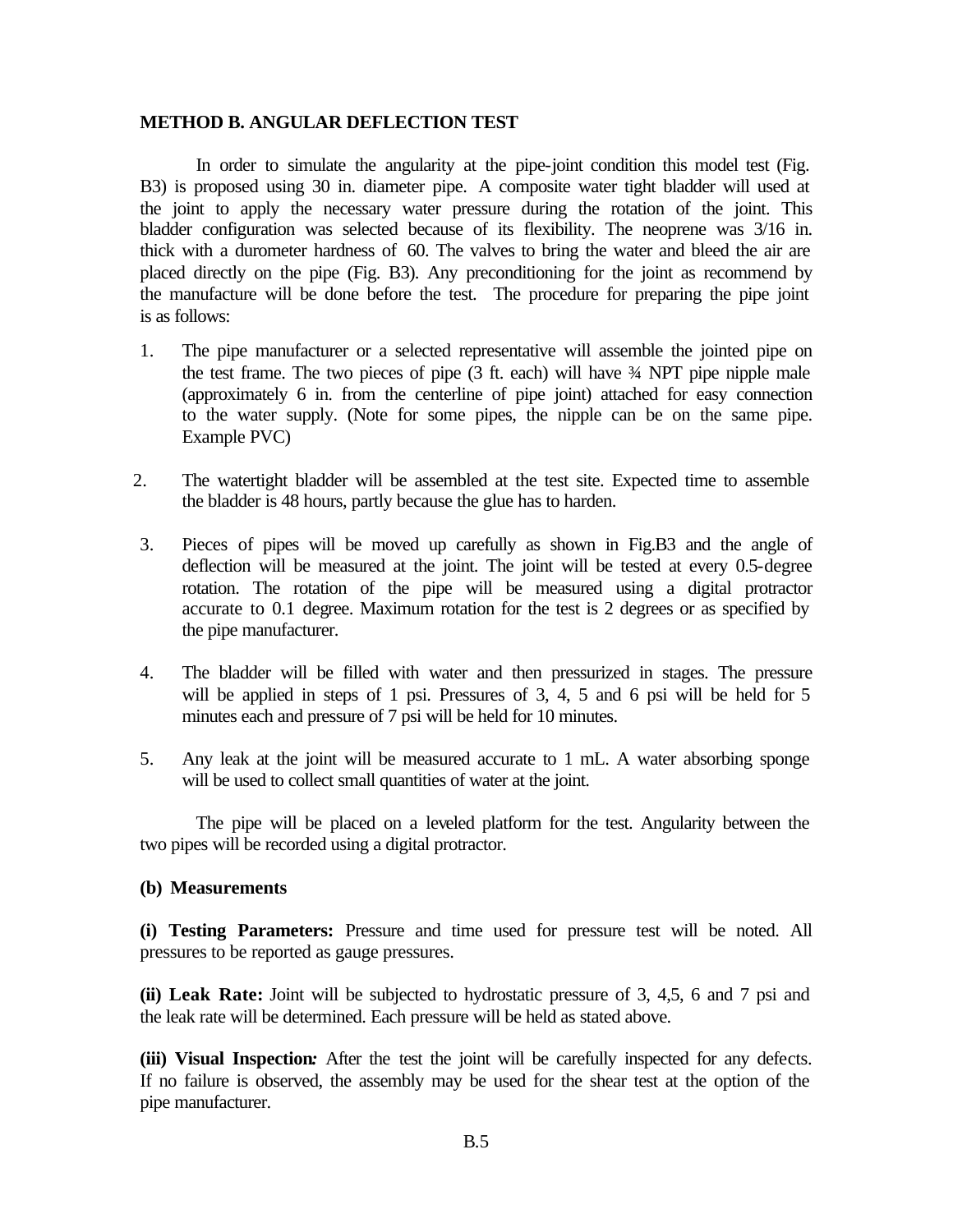

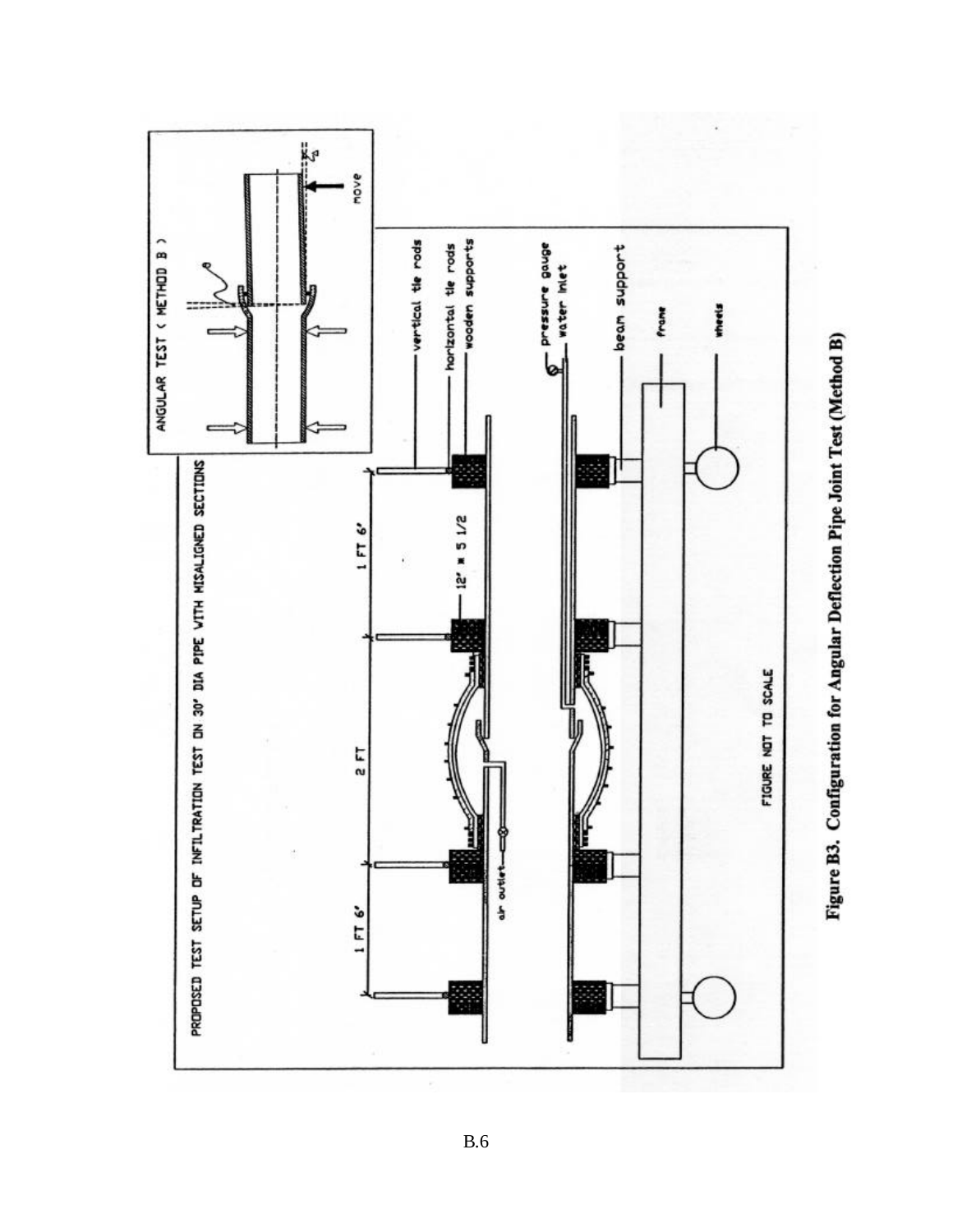## **METHOD C. SHEAR LOAD TEST**

In order to simulate the shear loading at the pipe-joint condition this model test (Fig. B4) is proposed using 30 in. diameter pipe. A composite watertight bladder will be used at the joint to apply the necessary water pressure during the shearing of the joint. This bladder configuration was selected because of its flexibility. The neoprene was 3/16 in. thick with a durometer hardness of 60. The valves to bring the water and bleed the air are placed directly on the pipe (Fig. B4). Any preconditioning for the joint as recommend by the manufacture will be done before the test. The procedure for preparing the pipe joint is as follows:

- 1. The pipe manufacturer or a selected representative will assemble the jointed pipe on the test frame. The two pieces of pipe (3 ft. each) will have ¾ NPT pipe nipple male (approximately 6 in. from the centerline of pipe joint) attached for easy connection to the water supply.
- 2. The watertight bladder will be assembled at the test site. Expected time to assemble the bladder is 48 hours, partly because the glue has to harden.
- 3. Shear load/deflection will be carefully applied as shown in Fig. B4 and the pipes will be supported as shown. The joint will be tested at every 500-lb. shear load. In flexible pipe the vertical and horizontal deflection will be measured with extensometer under the point of loading. Maximum load of 4500 lb will be applied or as specified by the pipe manufacturer. The shear loads applied will be measured using miniature load cells.
- 4. The bladder will be filled with water and then pressurized in stages. The pressure will be applied in steps of 1 psi. Pressures of 3, 4, 5 and 6 psi will be held for 5 minutes each and pressure of 7 psi will be held for 10 minutes.
- 5. Any leak at the joint will be measured accurate to 1 mL. Water absorbing sponge will be used to collect small quantities of water at the joint.

The pipe will be placed on a leveled platform for the test. Initial angularity between the two pipes will be recorded using a digital protractor.

## **(c) Measurements**

**(i) Testing Parameters:** Pressure and time used for the hydrostatic test will be noted. All pressures to be reported as gauge pressures. Applied shear load/deflection will be recorded in pound force. Deflection is to be reported as percentage of the outside diameter for flexible pipe.

**(ii) Leak Rate:** Joint will be subjected to hydrostatic pressure up to 7 psi and the leak rate will be determined. Pressures 3, 4, 5, 6 and 7 psi will be held as stated above.

**(iii) Visual Inspection***:* After the test the joint will be carefully inspected for any defects.